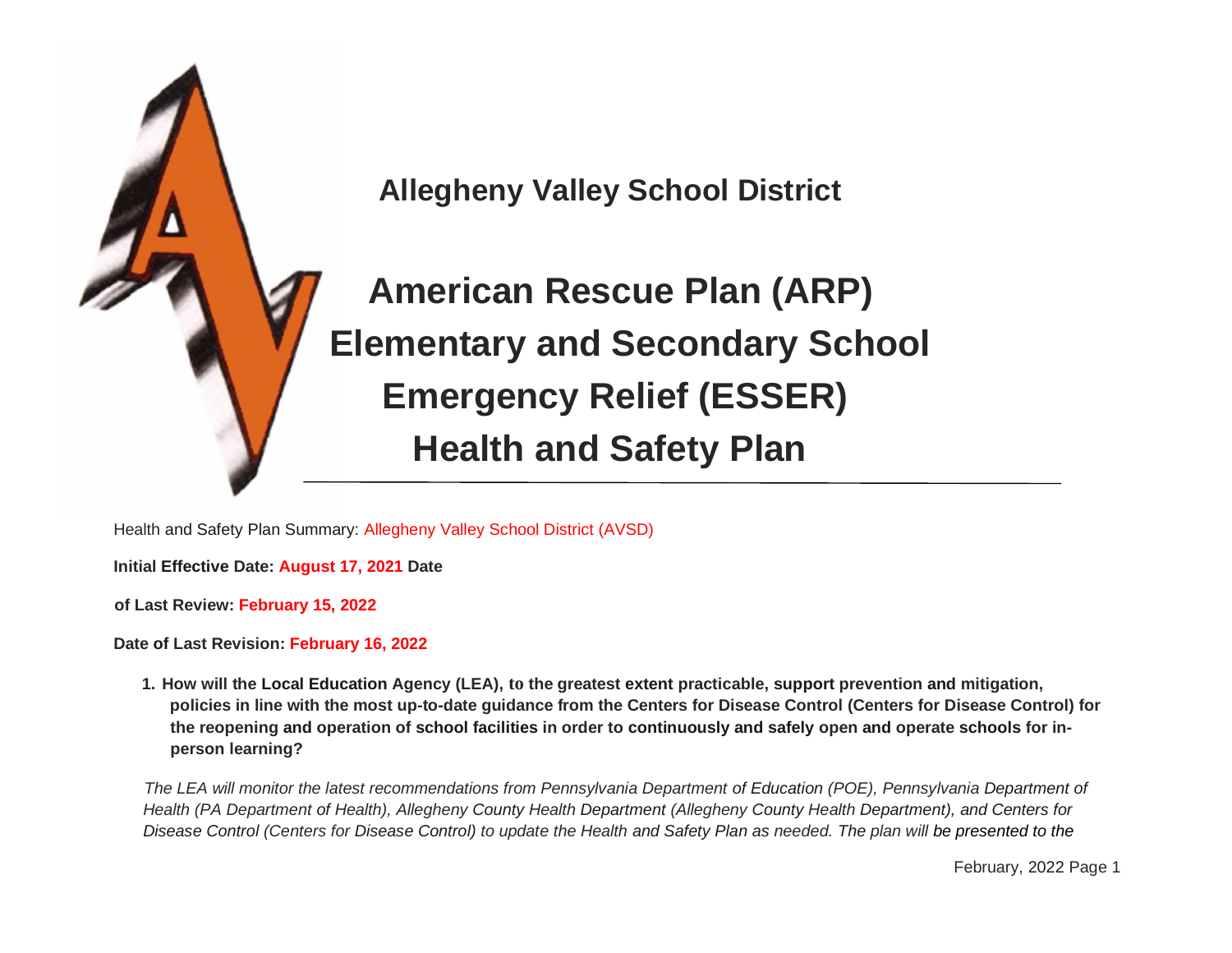*school board and posted on the school district webpage. Allegheny Valley School District (AVSD) facilities and practices will be adapted from these guidelines to the extent possible to ensure that appropriate prevention and mitigation strategies are followed.*

**2. How will the LEA ensure continuity of services, including but not limited to services to address the students' academic needs, and students' and staff members' social, emotional, mental health, and other needs, which may include student health and food services?**

*Educational models will be adapted to meet the needs of the students as appropriate. Academics will be addressed through plans for in-person, hybrid, and virtual instruction to be utilized as needed. Social, emotional, mental health, and other needs will be monitored, and provided for by in-house and contracted health care providers, social workers and other mental behavior specialists as needed. Food service will be provided using various models as appropriate to the situation, including the availability of free meals for all school-aged students within the school district, throughout the entire year.*

**3. Use the table below to explain how the LEA will maintain the health and safety of students, educators, and other staff and the extent to which it has adopted policies, and a description of any such policy on each of the following safety recommendations established by the Centers for Disease Control.**

| A. Universal and correct wearing of masks | ARP ESSER requires school districts and charter schools to<br>develop mitigation plans in line with the most recent Center for<br>Disease Control guidance with plans being updated every six<br>months as needed.<br>Mandatory masking on school transportation-buses and<br>vans.<br>Masks will be recommended for PK-12 students and staff.<br>Masks are recommended to be worn indoors by all individuals<br>(age 2 and older) regardless of vaccination status. Consistent and<br>correct mask use by people who are not fully vaccinated is<br>especially important indoors and in crowded settings, when<br>physical distancing cannot be maintained.<br>Masks will not be required for K-6 students when outside for<br>recess. |
|-------------------------------------------|-----------------------------------------------------------------------------------------------------------------------------------------------------------------------------------------------------------------------------------------------------------------------------------------------------------------------------------------------------------------------------------------------------------------------------------------------------------------------------------------------------------------------------------------------------------------------------------------------------------------------------------------------------------------------------------------------------------------------------------------|
|-------------------------------------------|-----------------------------------------------------------------------------------------------------------------------------------------------------------------------------------------------------------------------------------------------------------------------------------------------------------------------------------------------------------------------------------------------------------------------------------------------------------------------------------------------------------------------------------------------------------------------------------------------------------------------------------------------------------------------------------------------------------------------------------------|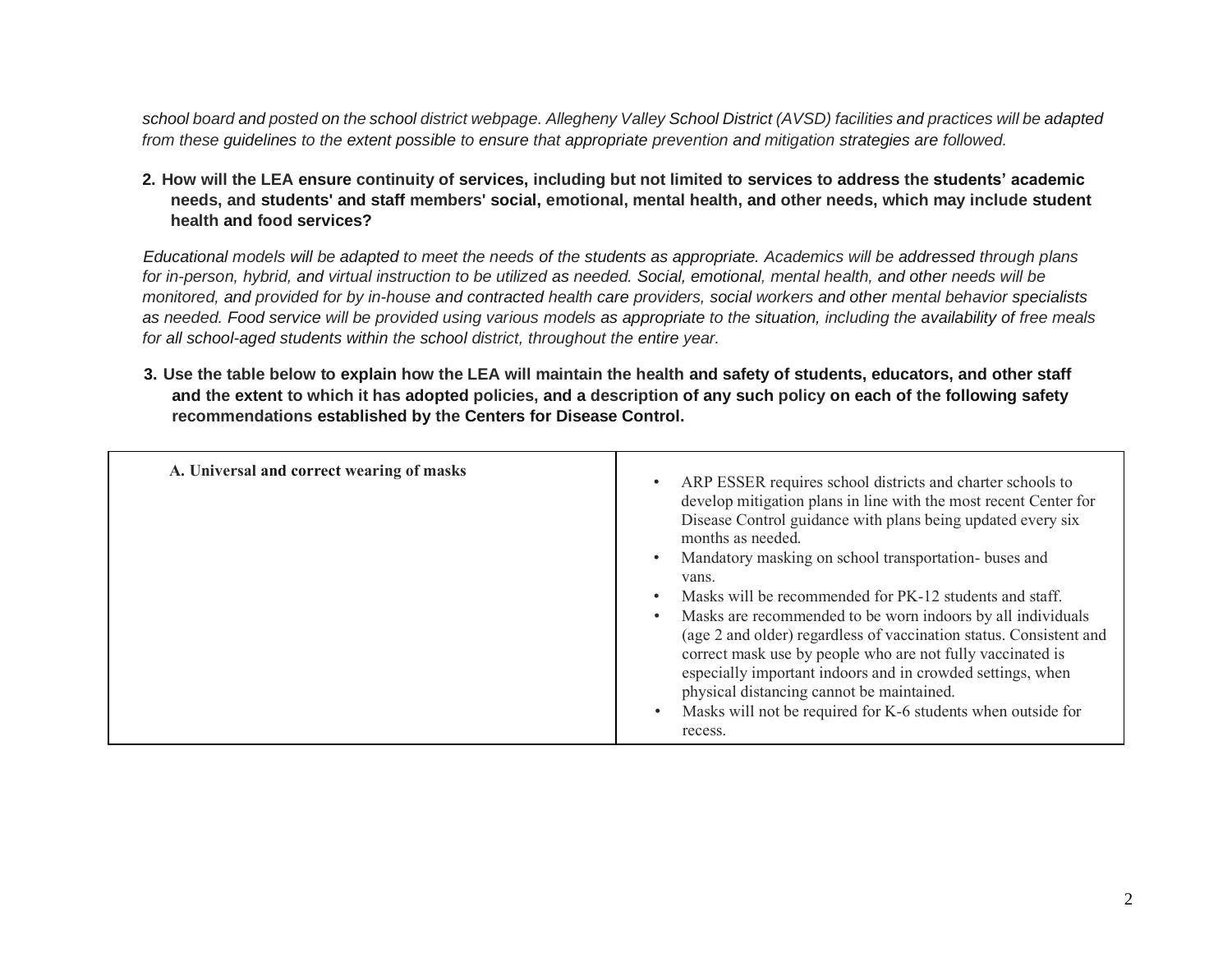| As mask-wearing mandates change, the requirement to<br>wear masks on school district property and at school<br>district events may be altered. |
|------------------------------------------------------------------------------------------------------------------------------------------------|
| Training on proper mask use will be demonstrated to<br>students and staff.                                                                     |
| Reminders of mask use as well as proper masking will be in<br>many forms, including verbal, via signage, and on electronic<br>media.           |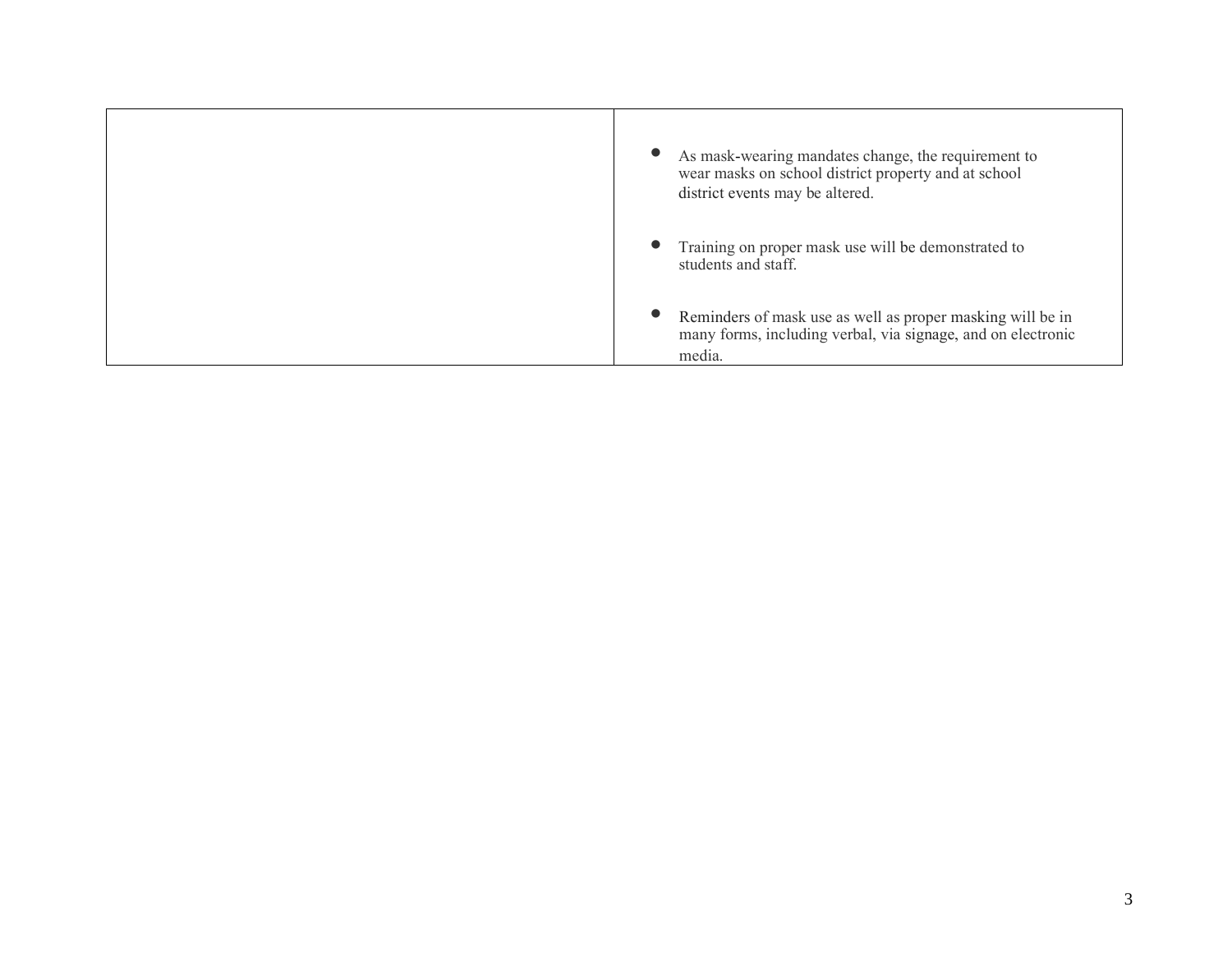| B. Modifying facilities to allow for physical<br>distancing (e.g., use of cohorts/podding) | Distancing will follow Centers for Disease Control and<br>Department of Health recommendations to the greatest<br>extent possible.                                                        |
|--------------------------------------------------------------------------------------------|-------------------------------------------------------------------------------------------------------------------------------------------------------------------------------------------|
|                                                                                            | The maximum socially-distanced capacity for each room will be<br>established.                                                                                                             |
|                                                                                            | The direction of desks may be modified to maximize<br>proximity.                                                                                                                          |
|                                                                                            | Student seating may be limited to one side of tables/desks.                                                                                                                               |
|                                                                                            | Balancing class numbers and adjustment of roster sizes to<br>the greatest extent possible.                                                                                                |
|                                                                                            | Temporarily remove unused desks and furniture in<br>classrooms if/as needed.                                                                                                              |
|                                                                                            | Encourage staff to maintain distancing from other adults to<br>$\bullet$<br>the maximum extent feasible.                                                                                  |
|                                                                                            | Staff should maintain appropriate distancing from<br>$\bullet$<br>students, whenever possible, and when not disruptive<br>or detrimental to the educational process.                      |
|                                                                                            | Limit physical interaction when engaged in partner or group<br>$\bullet$<br>work.                                                                                                         |
|                                                                                            | Establish appropriate distance between the teacher desk/board<br>$\bullet$<br>and student desks.                                                                                          |
|                                                                                            | Identify large spaces (i.e. gymnasiums, large group<br>instruction areas, outdoor facilities (weather permitting) to<br>be utilized for social distancing when necessary.                 |
|                                                                                            | PK-12 students will be distanced at 6 ft during lunch and activities<br>$\bullet$<br>that require masks to be removed, such as playing an instrument,<br>to the greatest extent possible. |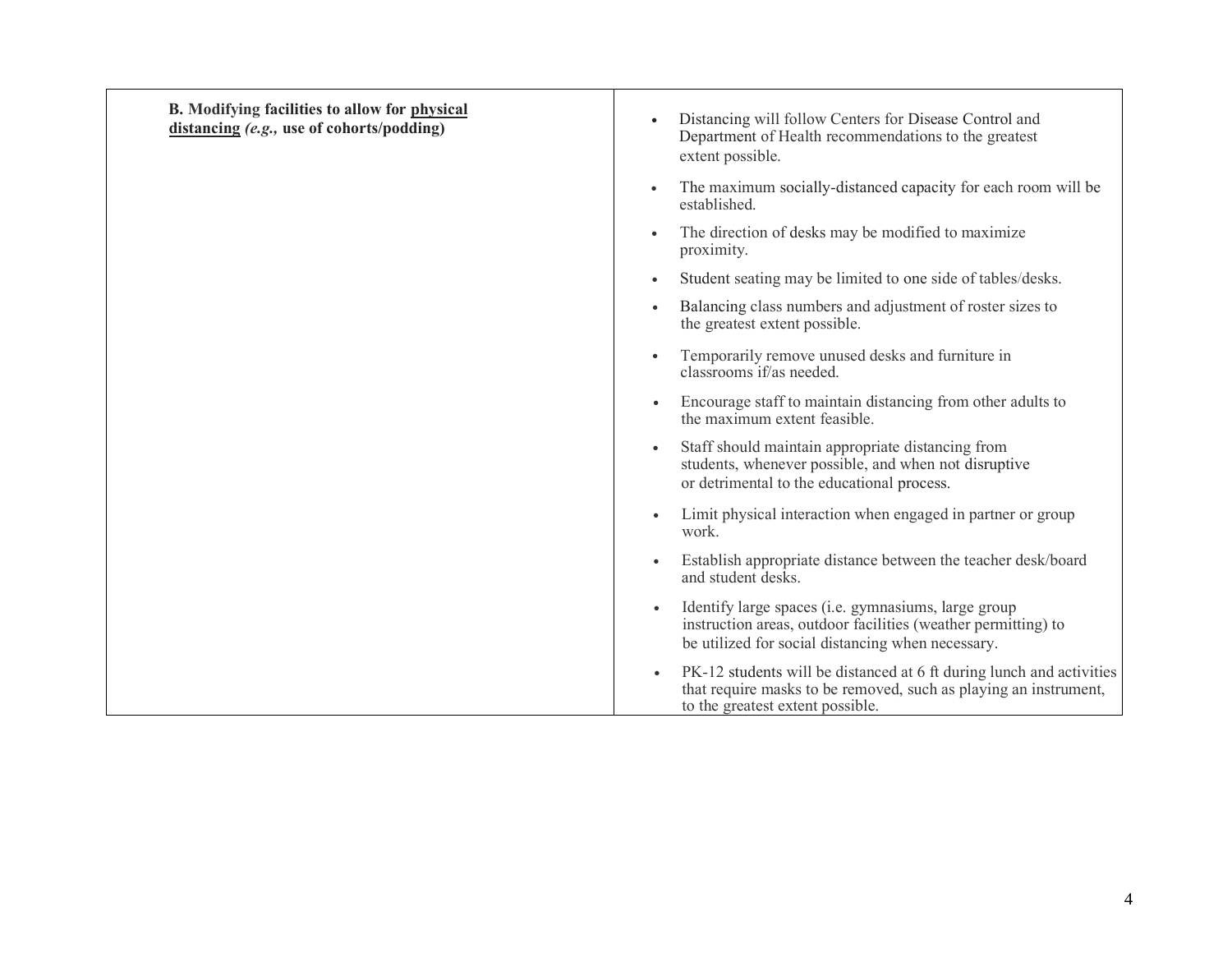| C. Handwashing and respiratory<br>etiquette;                                           | Teach and reinforce good hygiene measures such as hand-<br>washing, covering coughs/sneezes, and face coverings.<br>Provide hand soap, hand sanitizer with an appropriate alcohol<br>content, cleaning wipes/disinfectant spray, tissues, and paper<br>towels for use in classrooms and frequently trafficked areas. |
|----------------------------------------------------------------------------------------|----------------------------------------------------------------------------------------------------------------------------------------------------------------------------------------------------------------------------------------------------------------------------------------------------------------------|
|                                                                                        | Post signage throughout District facilities and buses to<br>communicate the prevention/spread of the virus.                                                                                                                                                                                                          |
|                                                                                        | Practice preventative measures (including staying home when<br>sick), good hygiene, proper respiratory etiquette, and<br>school/district specific protocols.                                                                                                                                                         |
|                                                                                        | Promote the use of the nearest waste receptacle to dispose of<br>tissues and other potentially contaminated items after use.                                                                                                                                                                                         |
|                                                                                        | Ensure regular disposal of waste receptacle contents.                                                                                                                                                                                                                                                                |
|                                                                                        | Perform hand hygiene after having contact with respiratory<br>secretions and contaminated objects or materials.                                                                                                                                                                                                      |
| D. Cleaning and maintaining healthy<br>facilities, including improving<br>ventilation; | Schedule cleaning to maximize sanitary conditions and<br>decrease the amount of virus that may be on surfaces and<br>objects, thereby reducing risks of exposure.                                                                                                                                                    |
|                                                                                        | Apply sanitizing products to frequently touched surfaces and<br>objects including door handles, sink handles, drinking<br>fountains, etc.                                                                                                                                                                            |
|                                                                                        | Disinfect school facilities and transportation vehicles using<br>approved disinfectants to reduce the risk of contraction<br>and/or spread.                                                                                                                                                                          |
|                                                                                        | Follow standard protocols to clean surfaces that are<br>$\bullet$<br>not high-touch.                                                                                                                                                                                                                                 |
|                                                                                        | Ensure ventilation systems operate properly and increase<br>$\bullet$<br>circulation of outdoor air as much as possible.                                                                                                                                                                                             |
|                                                                                        | Avoid the use of windows and doors as a mechanism for<br>increased ventilation if doing so poses a safety or health risk<br>(e.g., risk of falling, triggering asthma symptoms) to children                                                                                                                          |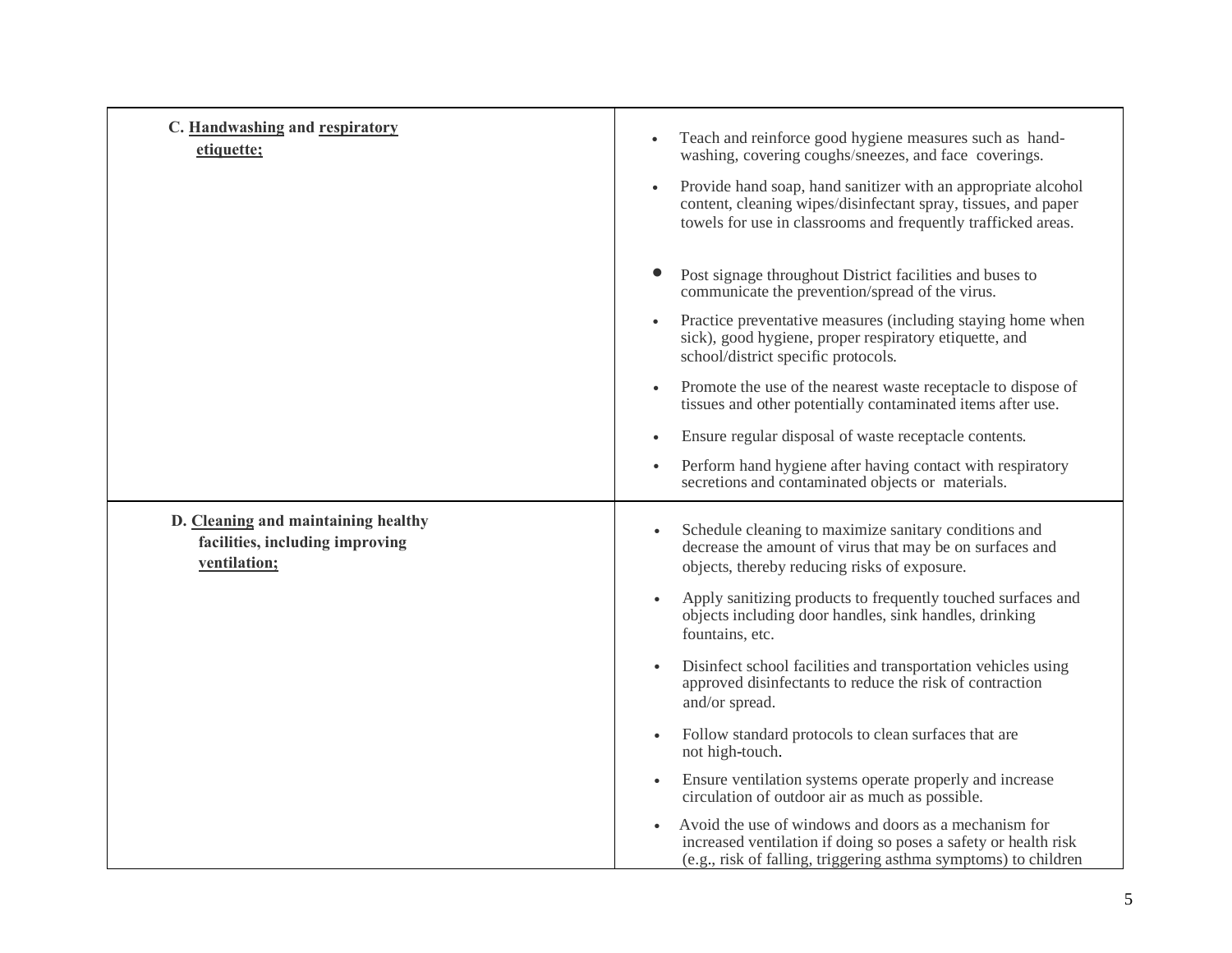| using the facility.                                                                                                     |
|-------------------------------------------------------------------------------------------------------------------------|
| Continued use of a cleaning checklist for high-touch surfaces that<br>is clearly posted on classroom doors<br>$\bullet$ |
|                                                                                                                         |
|                                                                                                                         |
|                                                                                                                         |
|                                                                                                                         |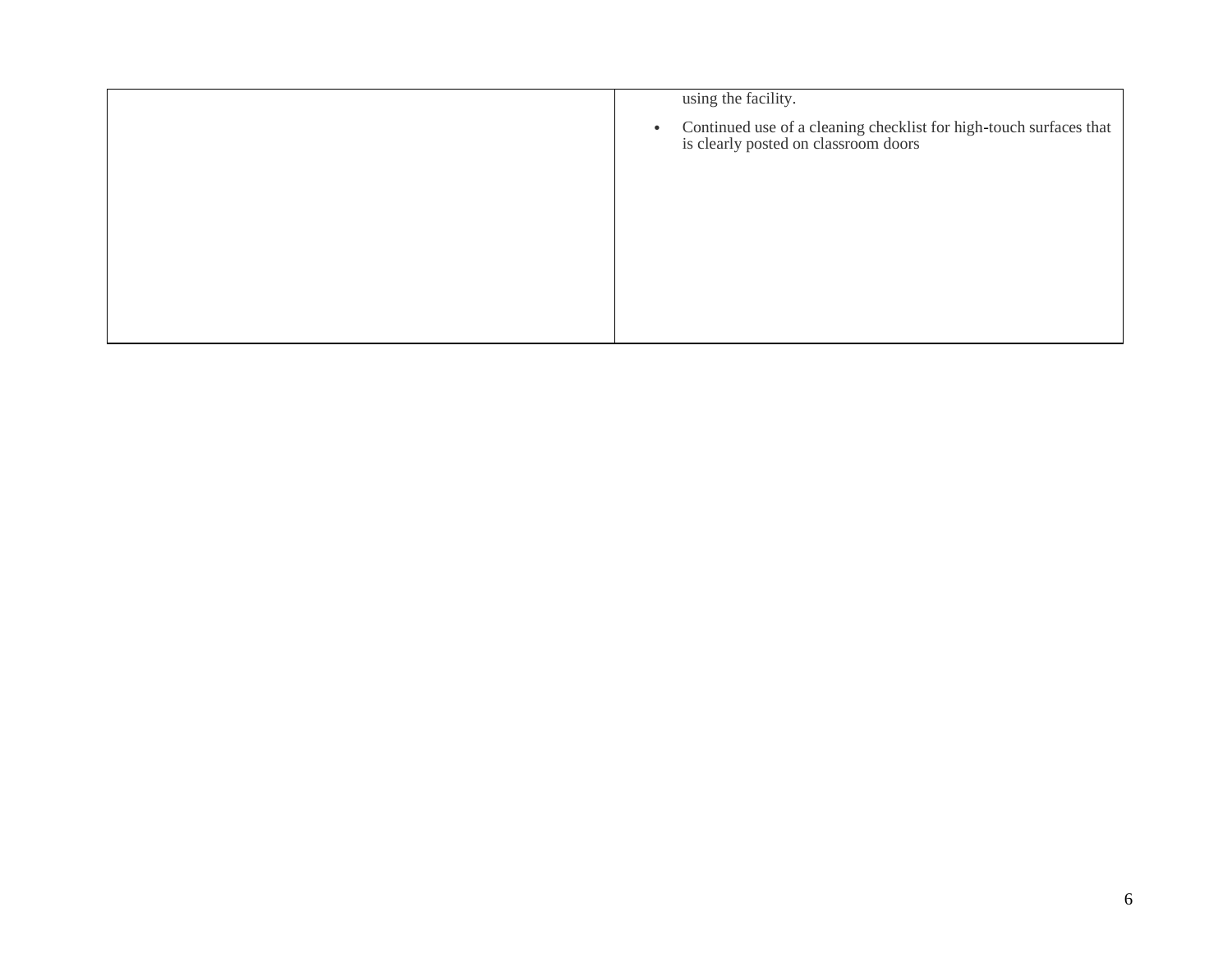| E. Contact tracing in combination with<br>isolation and quarantine, in collaboration<br>with the State and local health<br>departments; | Collaboration between school administrators and<br>school nurses to identify an isolation room or<br>area to separate anyone who exhibits COVID- like<br>symptoms.                                                                             |
|-----------------------------------------------------------------------------------------------------------------------------------------|------------------------------------------------------------------------------------------------------------------------------------------------------------------------------------------------------------------------------------------------|
|                                                                                                                                         | School nurses and other healthcare providers should<br>$\bullet$<br>use Standard and Transmission-Based Precautions<br>when caring for sick people.                                                                                            |
|                                                                                                                                         | Follow established procedures for safely transporting<br>$\bullet$<br>anyone who is sick home or to a healthcare facility.                                                                                                                     |
|                                                                                                                                         | Contact and coordinate with the local health authority<br>$\bullet$<br>Allegheny County Health Department when acting in<br>response to a known or suspected communicable<br>disease.                                                          |
|                                                                                                                                         | Contact the local health authority (Allegheny County<br>$\bullet$<br>Health Department) for further guidance if<br>parent/guardian or caregiver notifies the school of<br>potential exposure by a student, staff member, or<br>school visitor. |
|                                                                                                                                         | Complete and submit contact tracing paperwork.<br>$\bullet$                                                                                                                                                                                    |
|                                                                                                                                         | Distribute notifications to building staff and students with<br>$\bullet$<br>appropriate related information as needed.                                                                                                                        |
|                                                                                                                                         | Ensure that the development of policies and procedures are<br>$\bullet$<br>based on Centers for Disease Control guidelines, where<br>appropriate.                                                                                              |
|                                                                                                                                         | Work closely with the community health center nurses to<br>$\bullet$<br>follow-up and complete contract tracing.                                                                                                                               |
|                                                                                                                                         | Contact tracing will continue to identify and procedures in<br>$\bullet$<br>accordance with the health and safety plan.                                                                                                                        |
|                                                                                                                                         | Utilize a chain-of-command approach to all elements of the health<br>$\bullet$<br>and safety plan that includes the related agencies and officials.<br>Attend Allegheny County Health Department virtual meetings.                             |
|                                                                                                                                         | Quarantine close contacts when positive COVID cases are<br>$\bullet$<br>identified in accordance with the Allegheny Health Department<br>and CDC guidelines and recommendations.                                                               |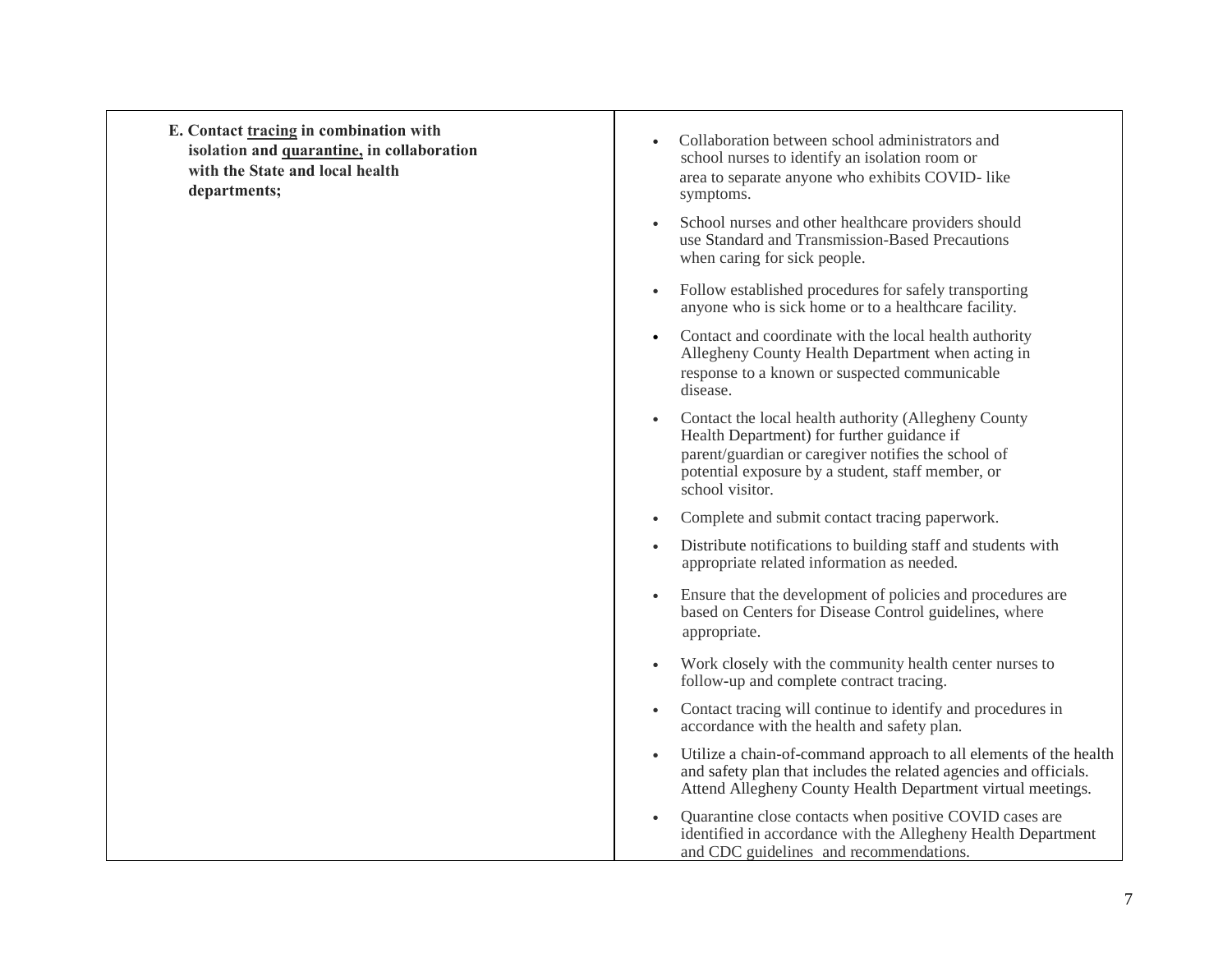| Guidance from the Allegheny County Health Department will<br>continue to be used as a collaborative effort.<br>$\bullet$ |
|--------------------------------------------------------------------------------------------------------------------------|
|                                                                                                                          |
|                                                                                                                          |
|                                                                                                                          |
|                                                                                                                          |
|                                                                                                                          |
|                                                                                                                          |
|                                                                                                                          |
|                                                                                                                          |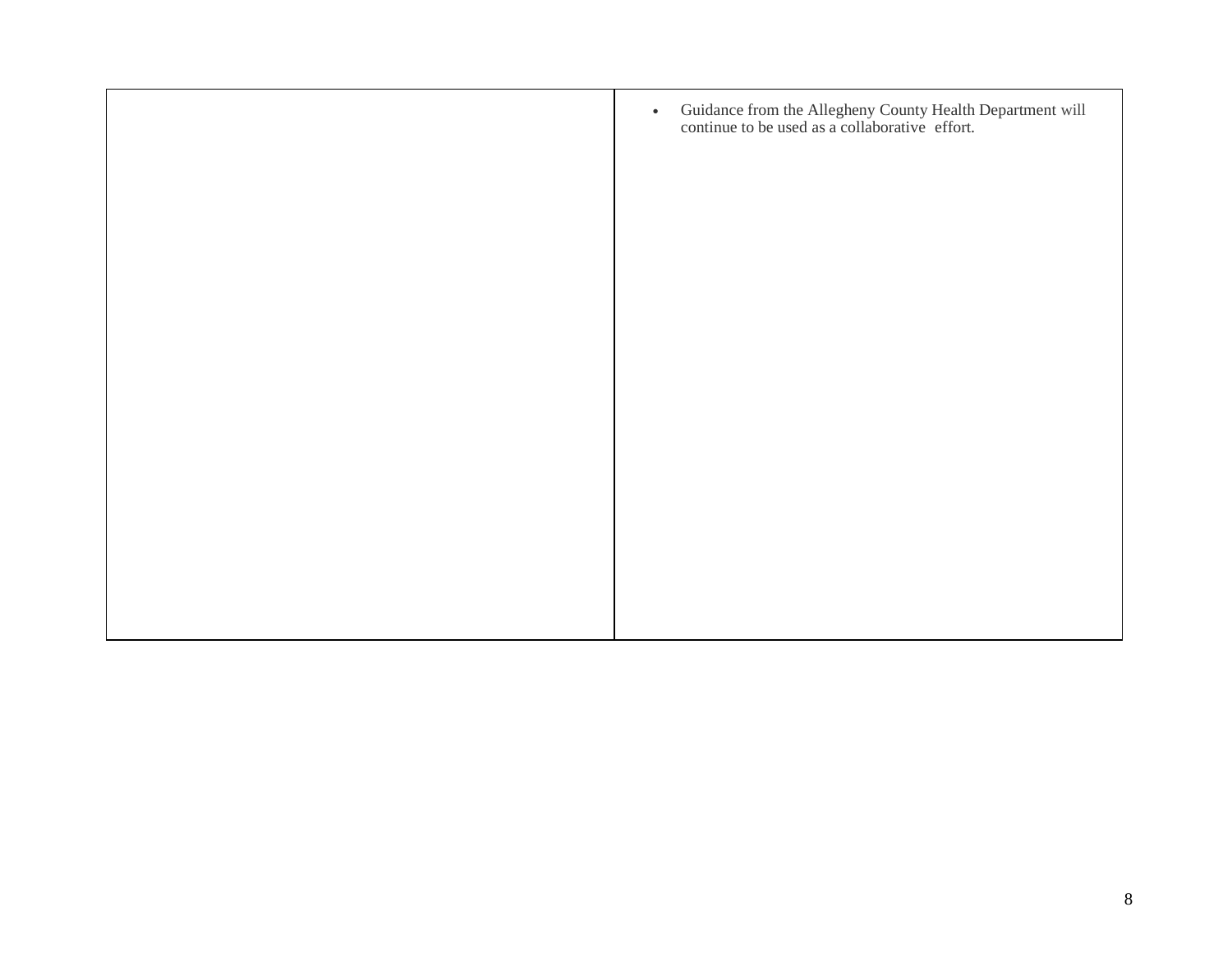| F. Diagnostic and screening testing                                                                                | Monitor and act upon signs and symptoms of students and<br>staff daily, upon arrival.                                                                                                                                                                                                                                                                             |
|--------------------------------------------------------------------------------------------------------------------|-------------------------------------------------------------------------------------------------------------------------------------------------------------------------------------------------------------------------------------------------------------------------------------------------------------------------------------------------------------------|
|                                                                                                                    | Address privacy concerns, associated monitoring<br>practices, confirmed exposure or cases by ensuring<br>compliance with (HIPAA)/(FERP A).                                                                                                                                                                                                                        |
|                                                                                                                    | Encourage staff to use appropriate stay-at-home<br>decision-making when ill/ sick.                                                                                                                                                                                                                                                                                |
|                                                                                                                    | Encourage parents to keep their child(ren) home when ill/sick.                                                                                                                                                                                                                                                                                                    |
| G. Efforts to provide vaccinations to school<br>communities;                                                       | Work with local health centers and hospitals to host<br>additional on-site vaccination sessions.                                                                                                                                                                                                                                                                  |
|                                                                                                                    | Provide brochures and other information as to when and<br>where staff and students can receive vaccinations on site.                                                                                                                                                                                                                                              |
| H. Appropriate accommodations for students<br>with disabilities with respect to health and<br>safety policies; and | Ensure that all procedures and practices related to face<br>coverings and all other parts of the health and safety plans<br>accommodate the needs of students with disabilities.                                                                                                                                                                                  |
|                                                                                                                    | Comply with federal and state laws for students with<br>$\bullet$<br>disabilities with respect to health and safety policies and<br>procedure                                                                                                                                                                                                                     |
| I. Coordination with state and local health<br>officials.                                                          | LEA will work cooperatively with the board of directors1<br>$\bullet$<br>Joint Task Forces, the PA Department of Health, the<br>Centers for Disease Control, Pennsylvania Department of<br>Education, and Allegheny County Health Department, to<br>coordinate resources and implement processes and<br>procedures in accordance with the health and safety plan. |
|                                                                                                                    | Utilize a chain-of-command approach to all elements of the<br>$\bullet$<br>health and safety plan that includes the related agencies and<br>officials.                                                                                                                                                                                                            |
|                                                                                                                    | Attend Allegheny County Health Department virtual<br>$\bullet$<br>meetings.                                                                                                                                                                                                                                                                                       |